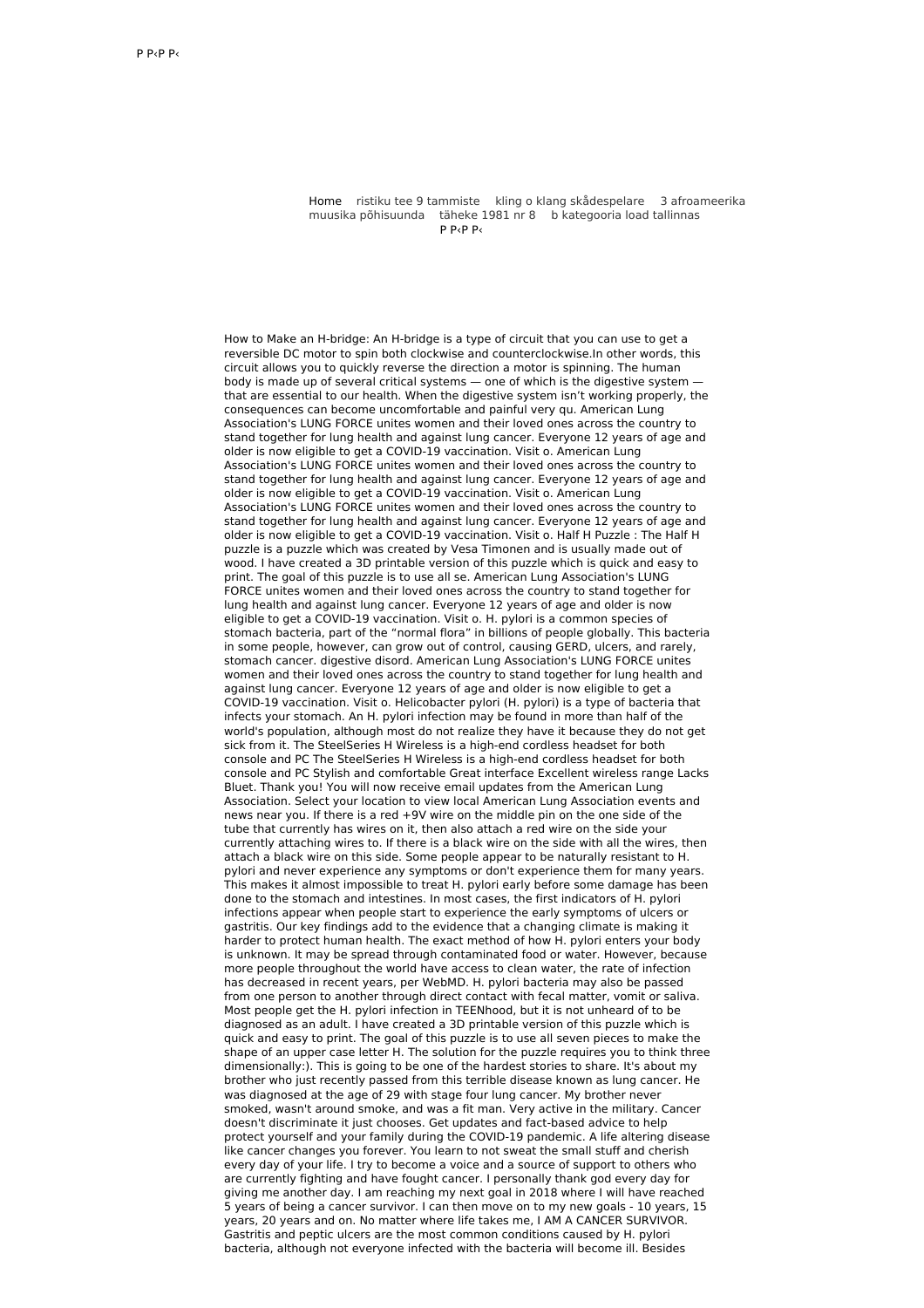pain and other uncomfortable symptoms, ulcers can cause bleeding and holes in the lining of the stomach. Depending on the position of the ulcer, it could also cause stomach blockages. In the worst cases, these bacterial infections can cause gastric cancer, which is the second leading cause of cancer deaths in the world. Everyone 5 years of age and older is now eligible to get a COVID-19 vaccination. Visit our COVID-19 Vaccine Tracker to learn more. My father was diagnosed with Lung Cancer in November of 2015. He had a 2" by 2" measured tumor in the upper left part of his left lung. An H-bridge is a type of circuit that you can use to get a reversible DC motor to spin both clockwise and counterclockwise. In other words, this circuit allows you to quickly reverse the direction a motor is spinning by using a switch or controller chip to change its direction. Levofloxacin sequential therapy: amoxicillin and a PPI for five to seven days followed by levofloxacin, amoxicillin, a nitroimidazole and a PPI for five to seven days. Keisha and I were the best of friends since both of us were 5 years old. Growing up, we spent every day together in some form or fashion. Whether we were face to face or talking on the phone, we were more like sisters than friends. Keisha was the super star athlete of our hometown. Not only was she a record holder for scoring over 1,000 points in basketball, but she was a state champion and star of our high school track team. After leaving, her resume included a list of accomplishments and accolades in everything from academics and athletics to modeling, chiropractic medicine, and Weather Anchor, an NBC affiliate - Dr. Keisha was a true renaissance woman. Trim as close to the board as possible without breaking any connections. This will keep wires from crossing later on. When the coils on "Relay 1" and "Relay 2" are pulled high (electricity is flowing through them), then the motor will stop spinning (see "Image 3"). An H-bridge is a series of four controllable switches in which there are two sets of two switches. This website uses cookies to improve content delivery. Your tax-deductible donation funds lung disease and lung cancer research, new treatments, lung health education, and more. TARS Robot From Interstellar - Steel Action Figure - No Welding. Clarithromycin triple therapy: clarithromycin, amoxicillin, and a PPI, all given twice daily for 14 days. And then there is the matter of the switch. One wire on the switch goes to the coil on the SPDT relay and the other wire on the switch goes to ground. Your tax-deductible donation funds lung disease and lung cancer research, new treatments, lung health education, and more. Why dont you just use 2 spdt relays. Connect each lead of the motor to the common pin. Connect the 2 nc pins to ground, and connect the 2 no pins to Vcc. That way you just energize one for clockwise and the other for counter-clockwise. If your H-bridge doesn't work this way, make sure: 1. You are using the right "set" of wires 2. All of your wires are routed correctly (See diagram below) 3. You made all appropriate soldered connections and are not missing any wires 4. You have no crossed wires (The voltage regulator will most likely be excruciatingly hot if you do. You should also be able to see where it is crossed usually.) 5. Your relays work (You can check by bridging the positive end of the coil directly to the 5V power source. When you do this, you should hear a little click) 6. Your battery isn't dead (Quickly touch an LED to it and see if it lights up) 7. Your LED isn't dead (try another LED) 8. Your LED isn't backwards and preventing the flow of electricity (Try turning it around). 9. The gods of electronics aren't angry at you. Like I have said the version of the puzzle I have created is 3D Printed using the demotions which can be seen in the images. When the coils on "Relay 2" and "Relay 3" are pulled high (electricity is flowing through them), then the motor will spin backwards (see "Image 2"). Talk to our experts at the American Lung Association Lung HelpLine and Tobacco QuitLine. Our service is free and we are here to help you. Select your location to view local American Lung Association events and news near you. Bismuth quadruple therapy: bismuth subsalicylate, metronidazole, tetracycline, and a PPI given for 14 days. Wenn Sie auf "Einloggen" klicken, akzeptieren Sie unsere. Rohkem infot ehituse pika vaate dokumendi ja seminari osas on leitav veebilehelt:. What can I do to prevent this in the future?. \* Ihr Kapital ist gefährdet. Investitionen, die mit Bondora getätigt werden, sind nicht garantiert. Dies gilt gleichermaßen für die Erhaltung des investierten Wertes. Bitte beachten Sie, dass die in vergangenen Zeiträumen erzielte Rendite keine Garantie für die Rendite in zukünftigen Zeiträumen darstellt. Die Rendite von Go & Grow beträgt bis zu 6,75 % p.a. Bevor Sie sich für eine Investition entscheiden, lesen Sie bitte sorgfältig unsere Risikoerklärung und wenden Sie sich gegebenenfalls an einen Finanzberater. Please complete the security check to access www.bondora.ee. Si jamais vous n'étiez pas en mesure de liquider des actifs ou de retirer de l'argent immédiatement de Go & Grow, nous effectuerions des versements partiels du montant total de votre retrait. En savoir plus sur les paiements partiels ici. If you are on a personal connection, like at home, you can run an anti-virus scan on your device to make sure it is not infected with malware. En cliquant sur " Connexion ", vous acceptez nos. Toimumisaeg: 25.01.– 17.12.2021 Eesmärk: Anda ehitusinseneridele muinsuskaitse- ja restaureerimisalaseid lisateadmisi võimaldamaks taotleda muinsuskaitselist pädevustunnistust ehitismälestistel, ajaloomälestistel (ainult hooned), tööstusmälestistel ja UNESCO maailmapärandi nimekirja objektil järgmisteks tegevusteks: 1) uuringud (insenerlikud); 2) konserveerimis- ja restaureerimistööde tegevuskavade[. ]. \* Capital à risque. Les investissements réalisés avec Bondora ne sont pas garantis, pas plus que le fait que la valeur investie ne soit préservée. Veuillez noter que le rendement atteint auparavant, ne garantit pas le taux de rendement à venir. Le rendement de Go & Grow est de 6,75 % maximum par an. Avant de décider d'investir, veuillez consulter notre énoncé des risques. If you are at an office or shared network, you can ask the network administrator to run a scan across the network looking for misconfigured or infected devices. võimalus osaleda ehitusvaldkonna tehnika-, teadus- ja hariduspoliitika kujundamisel. Wenn Sie auf "Einloggen" klicken, akzeptieren Sie unsere. Eesti Maaülikooli avatud ülikoolis korraldatavad täieienduskoolitused ehitusinseneridele sügissemestril. Täpsema info leiate: Pildil: Riho Oras (EEL juhatuse esimees) ja Jaan Saar (MKM) pärast allkirja andmist. Eesti Ehitusinseneride Liit A.H.Tammsaare tee 47 Tallinn 11316 E-post: En cliquant sur " S'inscrire ", vous acceptez nos. Tallinna Tehnikaülikool pakub 2021. aastal Euroopa Sotsiaalfondi toetatava tegevuse "Täiskasvanuhariduse edendamine ja õppimisvõimaluste avardamine" programmi raames tasuta täienduskoolitusi. BIMi baasteadmised spetsialistile (hooned) BIM baasteadmised ehituse tööjuhile BIM